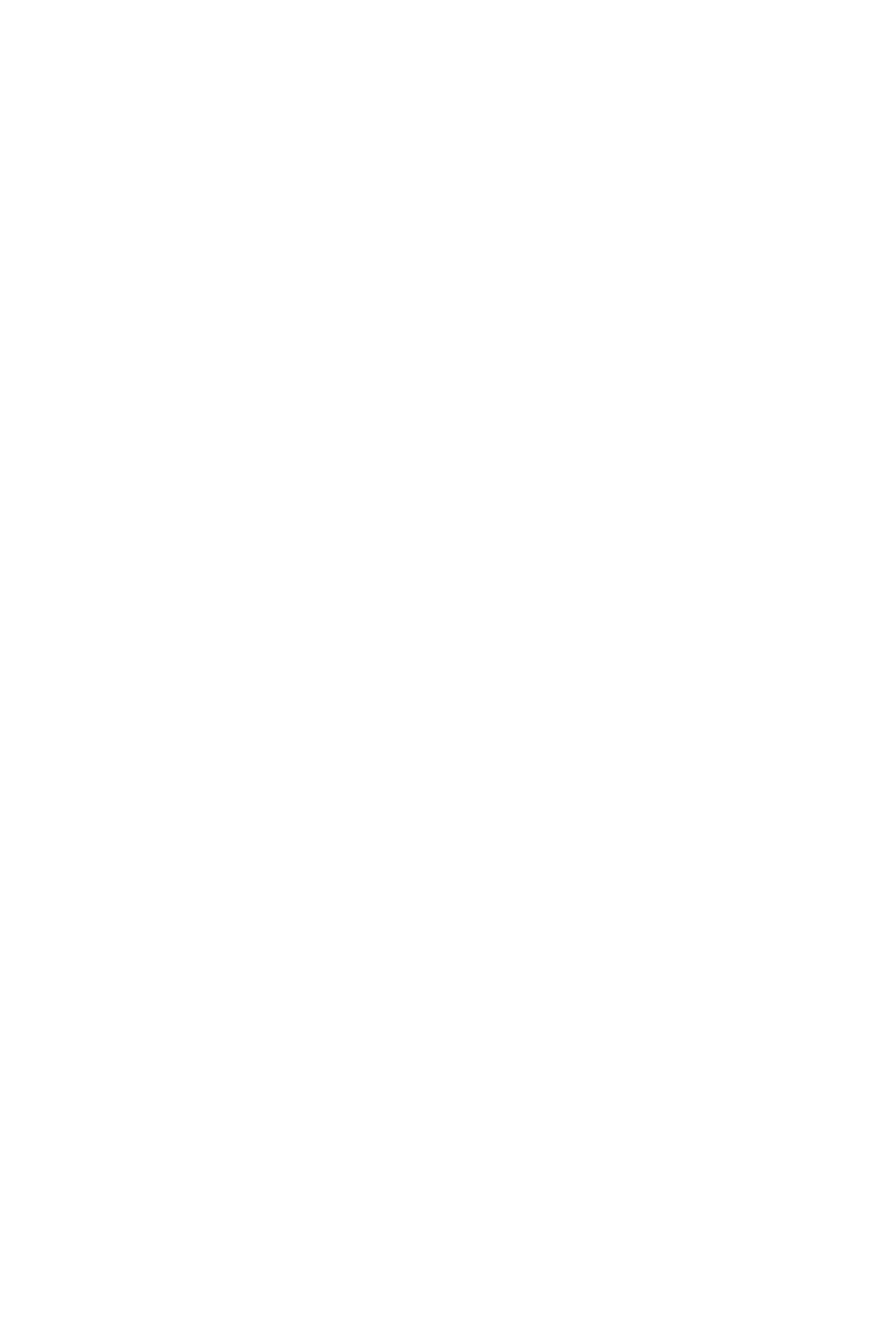# Invitations to Love

Literacy, Love Letters, and Social Change in Nepal

LAURA M. AHEARN

Ann Arbor THE UNIVERSITY OF MICHIGAN PRESS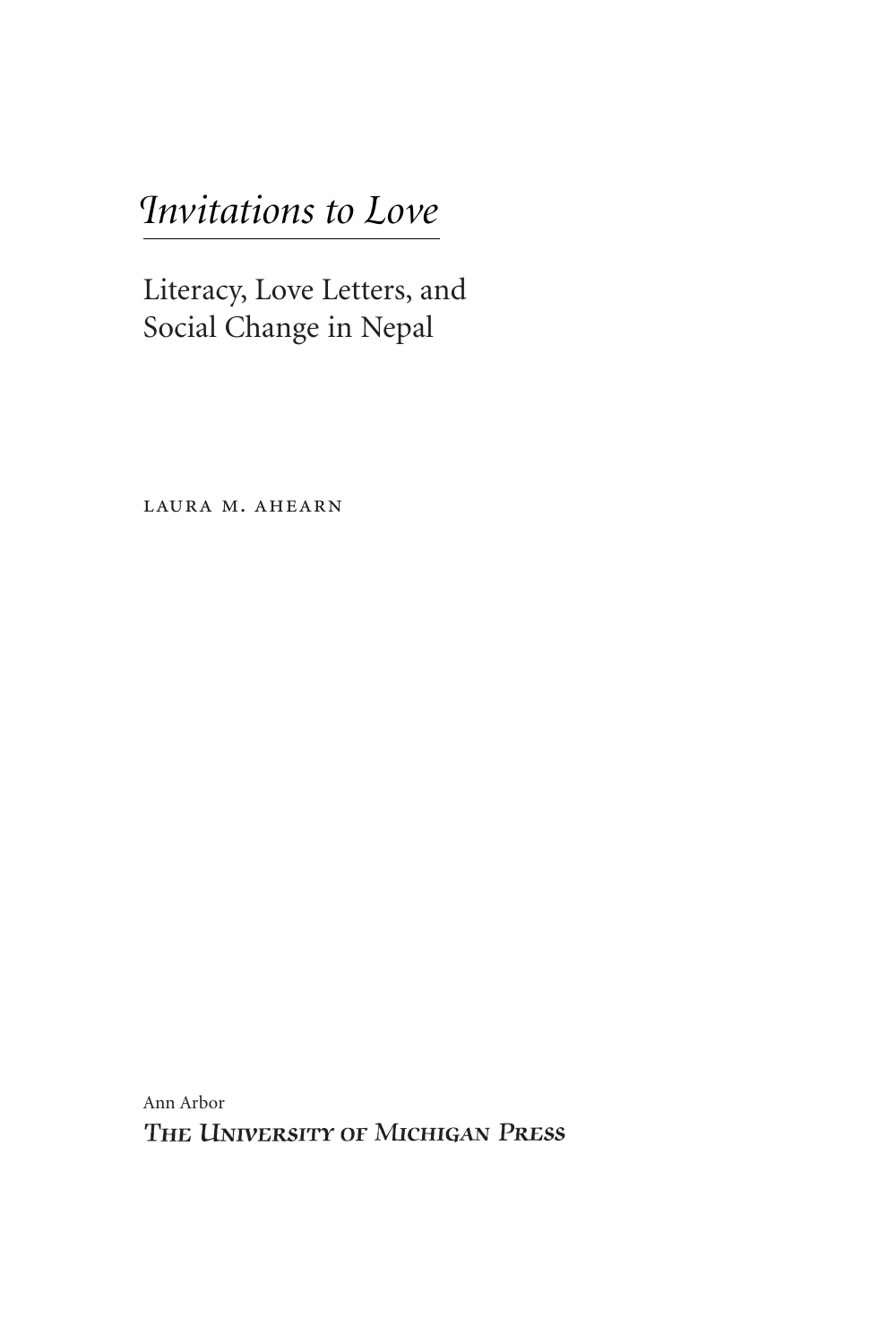*For Rick, my in-house editor and favorite correspondent*

Copyright © by the University of Michigan 2001 All rights reserved Published in the United States of America by The University of Michigan Press Manufactured in the United States of America ∞ Printed on acid-free paper

2004 2003 2002 2001 4 3 2 1

No part of this publication may be reproduced, stored in a retrieval system, or transmitted in any form or by any means, electronic, mechanical, or otherwise, without the written permission of the publisher.

*A CIP catalog record for this book is available from the British Library.*

Library of Congress Cataloging-in-Publication Data

Ahearn, Laura M., 1962– Invitations to love : literacy, love letters, and social change in Nepal / Laura M. Ahearn. p. cm. Includes bibliographical references and index. isbn 0-472-09784-9 (cloth : alk. paper) — isbn 0-472-06784-2 (pbk. : alk. paper) 1. Magar (Nepalese people)—Marriage customs and rites. 2. Magar (Nepalese people)—Social conditions. 3. Love letters—Nepal. 4. Literacy—Nepal. I. Title. DS493.9.M3 A54 2001 306.81'089'954—dc21 2001053049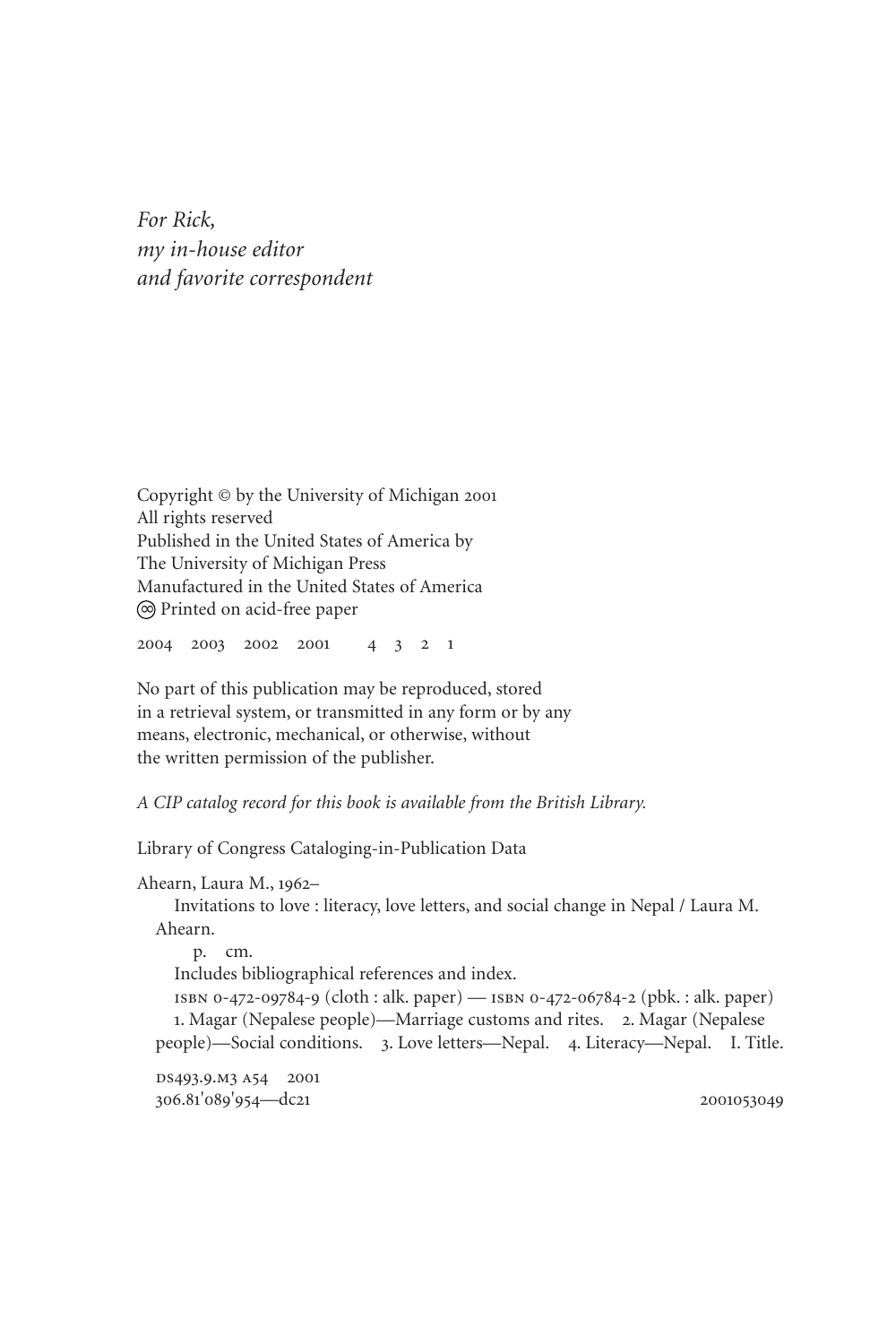### **Contents**

| List of Illustrations<br>V11 |  |
|------------------------------|--|
|------------------------------|--|

- ix *List of Tables*
- xi *Preface*
- xiii *Acknowledgments*
- xv *A Note on Transliteration, Transcription, and Pronunciation*

#### **part one**

Arrivals, Introductions, and Theoretical Frameworks

chapter one

3 Invitations to Love

chapter two

27 Juggling Roles *Daughter, Development Worker, and Anthropologist*

chapter three

45 Key Concepts and Their Application

#### **part two**

Transformations in Gender and Marriage

chapter four

67 Gender and Marriage over Time in Junigau

CHAPTER FIVE

88 Narratives of Marriage

chapter six

119 Meeting by Way of a Letter *Shila Devi and Vajra Bahadur's Courtship*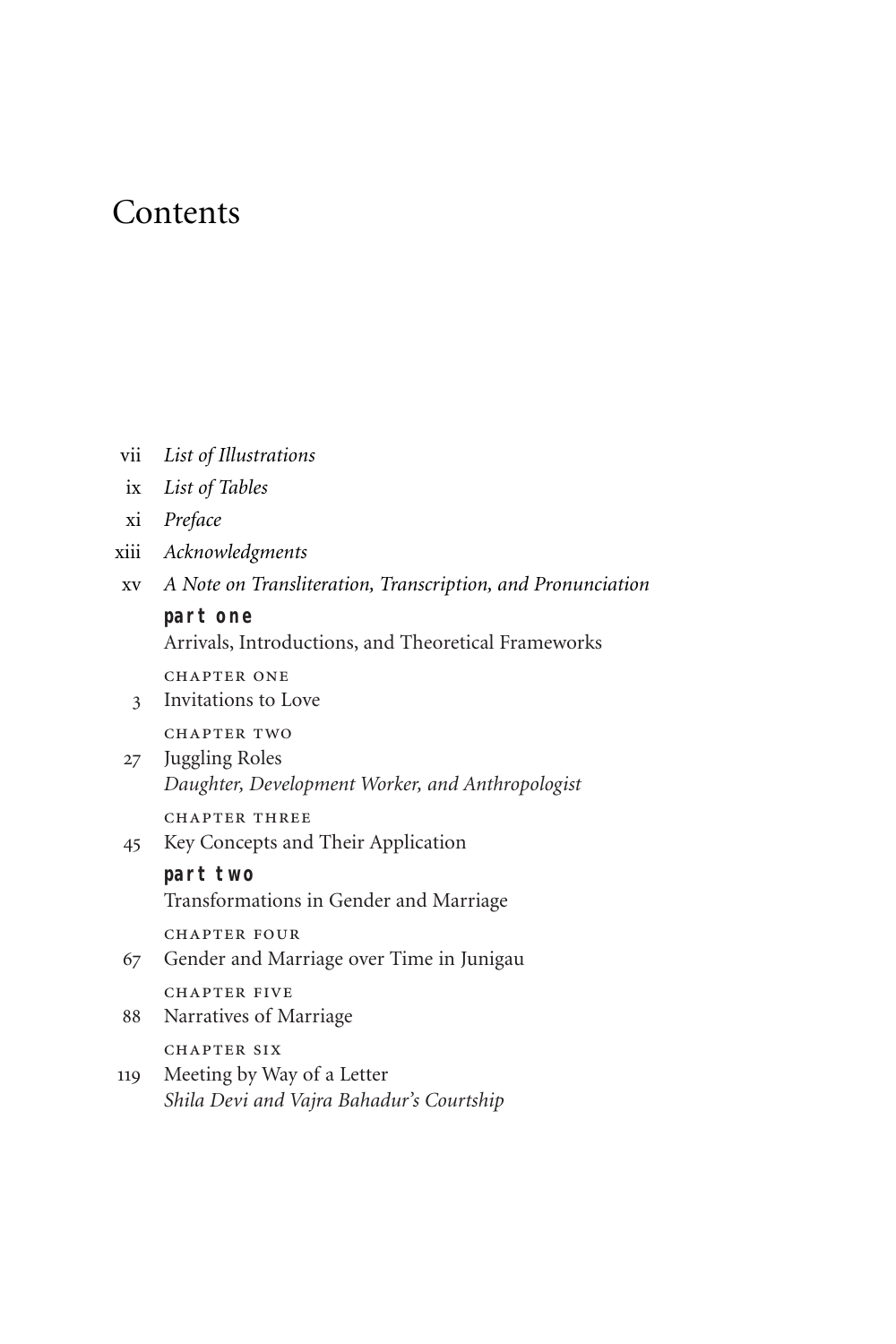### **part three** Love, Literacy, and Development chapter seven 149 Developing Love *Sources of Development Discourse in Nepali Love Letters* chapter eight 191 The Practices of Reading and Writing chapter nine 212 Wearing the Flower One Likes *Sarita and Bir Bahadur's Courtship* chapter ten 245 Love, Literacy, and Agency in Transition 261 *Notes* 275 *References* 287 *Index*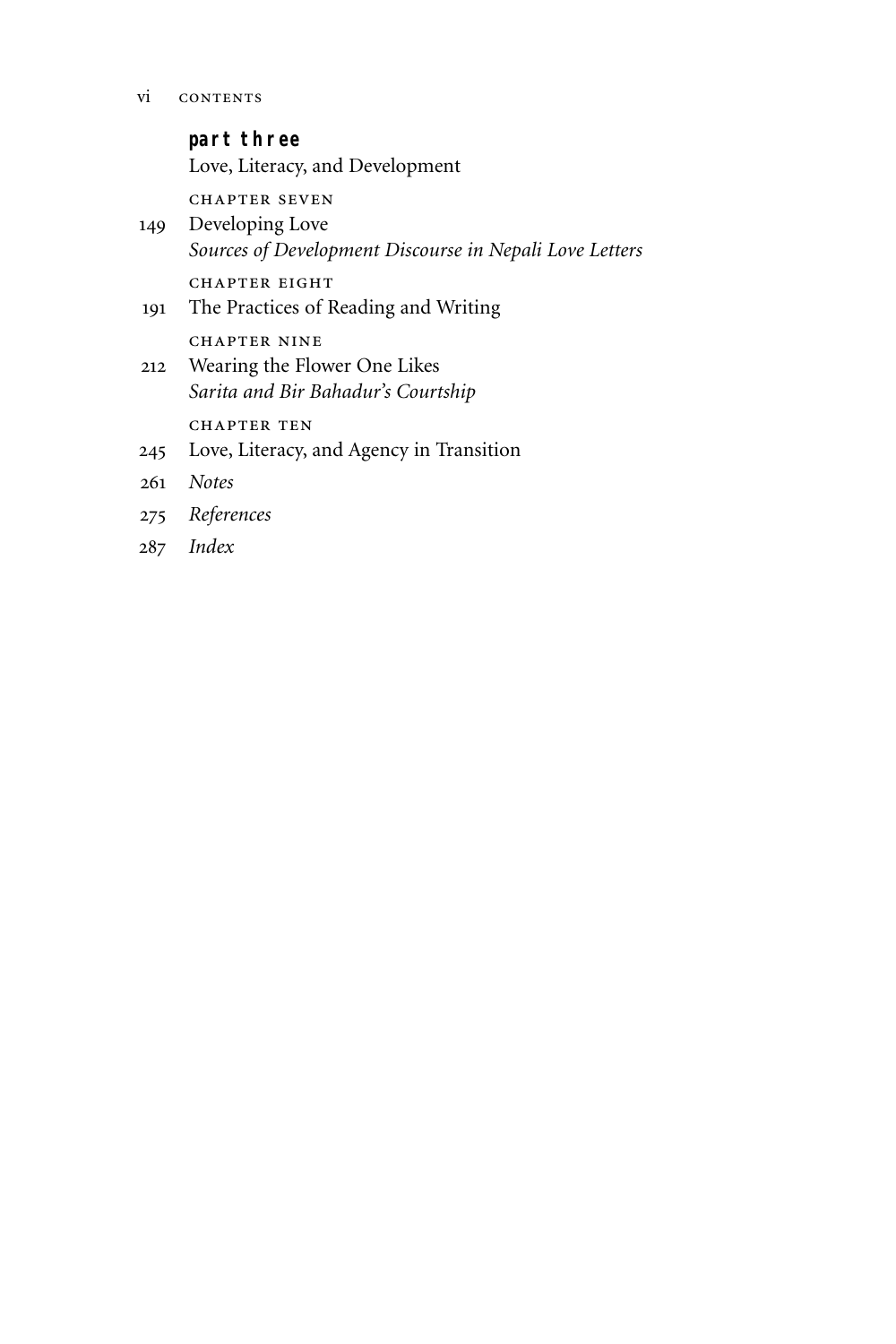## Illustrations

| Fig. $1$ | Overall first marriage types by sex in Junigau's central ward        | 77 |
|----------|----------------------------------------------------------------------|----|
| Fig. 2   | Women's first marriage types over time in Junigau's                  |    |
|          | central ward                                                         | 77 |
| Fig. $3$ | Overall first marriage decisions by sex                              | 78 |
| Fig. $4$ | Men's first marriage decisions over time                             | 79 |
| Fig. $5$ | Women's first marriage decisions over time                           | 80 |
| Plate 1  | A love letter written by a Junigau man                               | 5  |
| Plate 2  | A love letter written by a Junigau woman                             | 6  |
| Plate 3  | Junigau as seen in the winter                                        | 10 |
| Plate 4  | Map of Nepal                                                         | 17 |
| Plate 5  | Ratna Bahadur Rana, a retired soldier                                | 19 |
| Plate 6  | Daily obeisance by a daughter-in-law to her mother-in-law            | 24 |
| Plate 7  | Kalpana Rana ritually washes her husband's feet in the               |    |
|          | early 1980s                                                          | 25 |
| Plate 8  | The author interviews Pemi Sara Thapa                                | 37 |
| Plate 9  | Ghani Sara Rana listens to her own interview on tape                 | 38 |
|          | Plate 10 Gun Bahadur Thapa, Harkha Bahadur Thapa (my research        |    |
|          | assistants), and Maya Thapa at a tea shop                            | 39 |
|          | Plate 11 Jiba Kumari Rana carrying a load of firewood and fodder     | 71 |
|          | Plate 12 Shiva Kumari Lamtari cooking rice                           | 72 |
|          | Plate 13 Indra Bahadur Rana and Lali Rana shortly after their        |    |
|          | elopement                                                            | 81 |
|          | Plate 14 Harkha Bahadur Thapa and Maya Thapa, another couple         |    |
|          | who eloped                                                           | 81 |
|          | Plate 15 A dhobhet ritual in which Hema Kumari Rana's parents host a |    |
|          | feast to bless her elopement                                         | 86 |
|          | Plate 16 Chet Bahadur Thapa takes part in the pounded rice ritual    | 92 |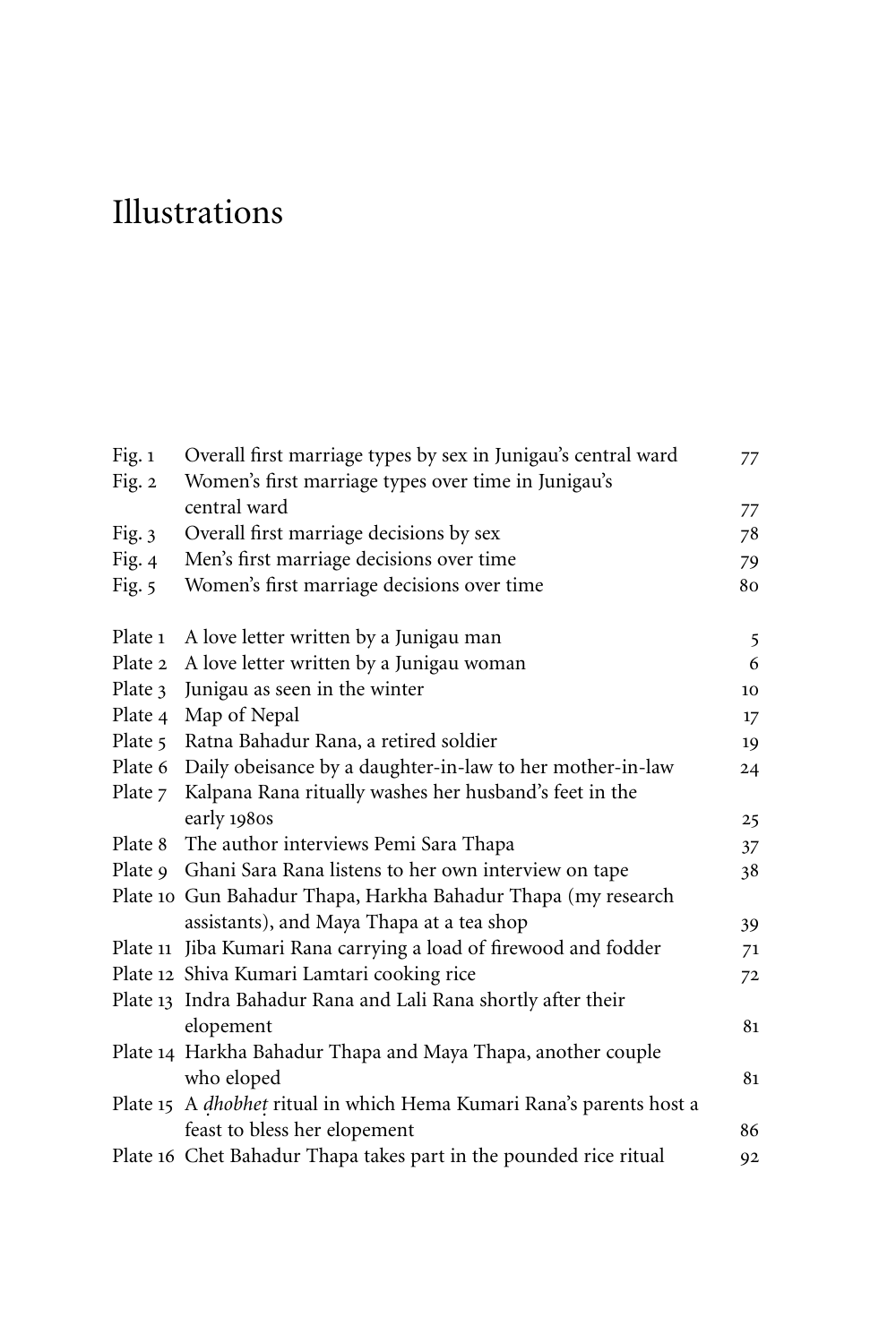|                 | Plate 17 A bridal attendant makes offerings on the bride's behalf      | 94  |
|-----------------|------------------------------------------------------------------------|-----|
|                 | Plate 18 The red powder (sindur hālne) ritual                          | 96  |
|                 | Plate 19 Pages from the Mahendra Mālā first grade textbook             | 154 |
|                 | Plate 20 Story, entitled "Learn Skills," from the New Path             |     |
|                 | literacy textbook                                                      | 166 |
|                 | Plate 21 Pages from the "Suntali and Bire" comic strip in the New Path |     |
|                 | literacy textbook                                                      | 169 |
|                 | Plate 22 Cover of Deurālī magazine                                     | 175 |
|                 | Plate 23 Article on Napoleon in Yuvā Manch magazine                    | 179 |
|                 | Plate 24 Cover of the novel Prem Patra (Love Letters)                  | 181 |
|                 | Plate 25 Sarvodaya High School students line up for class in the       |     |
|                 | early 1980s                                                            | 197 |
|                 | Plate 26 Junigau girl on her way to school in the early 1980s          | 198 |
|                 | Plate 27 Students attend an outdoor class at Junigau's new             |     |
|                 | English-medium school in 1998                                          | 199 |
|                 | Plate 28 Tulsi Kumari Rana weaves a bag                                | 200 |
|                 | Plate 29 Tea shop patrons with posters on the wall behind them         | 204 |
|                 | Plate 30 Billboard in Kathmandu                                        | 205 |
| Plate 31 Tansen |                                                                        | 207 |